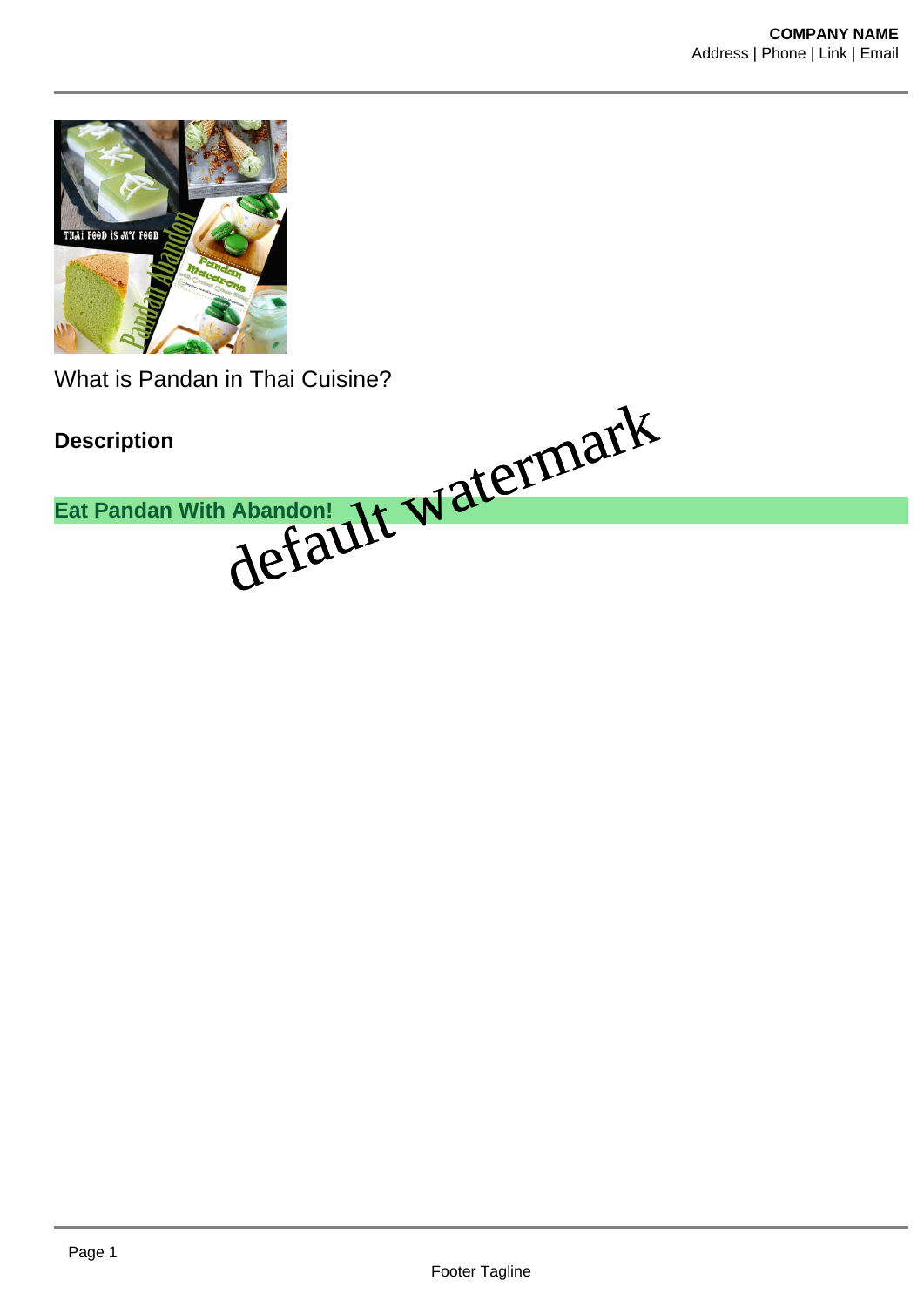

Thai food is my food, especially pandan. Pandan desserts are only limited to your imagination.

Thai pandan cuisine always makes my tongue wag. I eat pandan with abandon!

If your experience with Thai food is going out to a Thai restaurant in the U.S. or Europe every month or two, then you may not be familiar with Thai dishes that are flavored with pandan. Seldom do Thai restaurants outside of Thailand offer pandan dishes.

But in Thailand, pandan is used with a great variety of foods and drinks, especially desserts.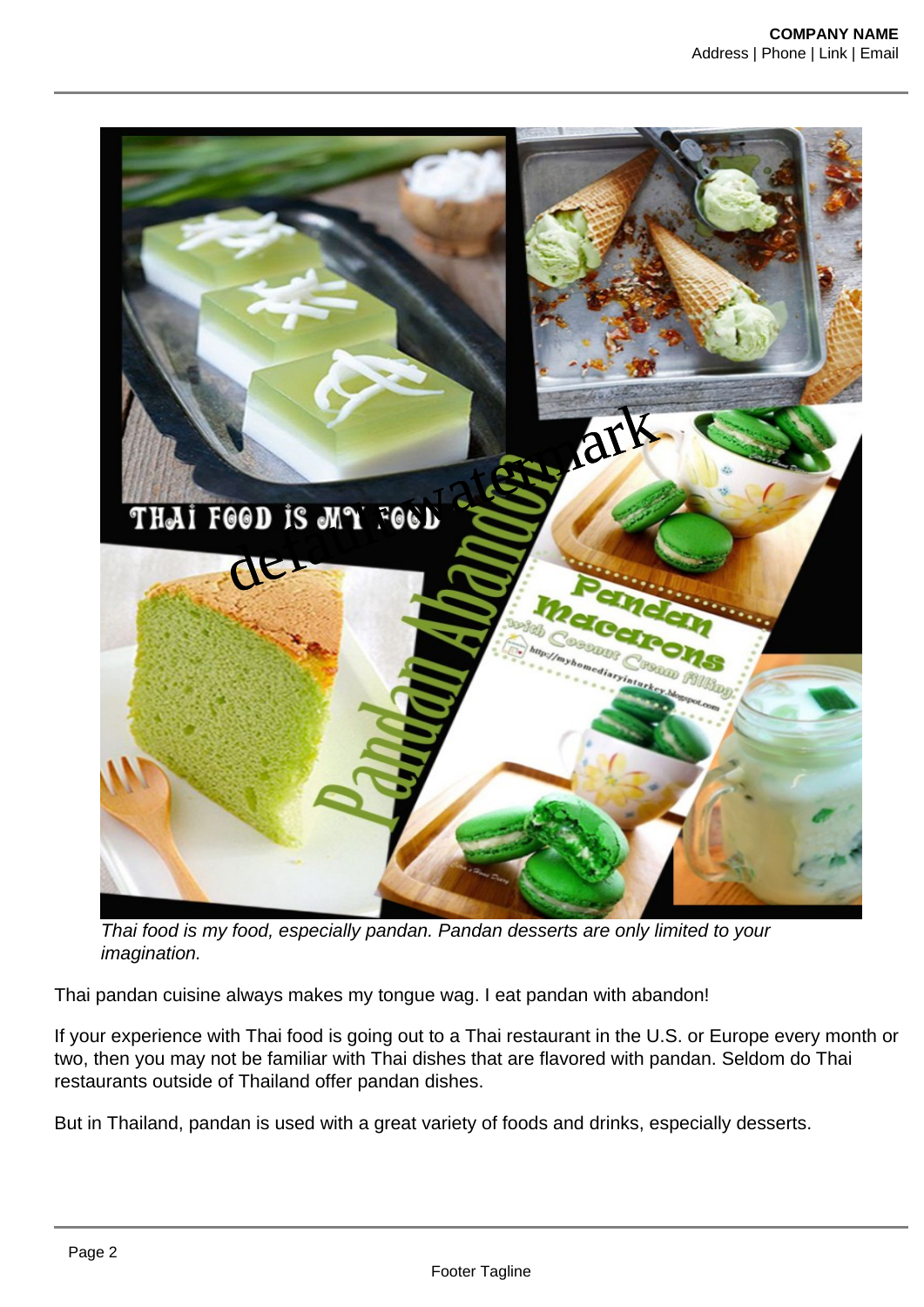## **Pandanus Amaryllifolius**



Pandan leaves have a variety of uses for Thai cooking.

Pandan (Pandanus amaryllifolius) is a plant with narrow, sword-like leaves. These leaves are used in Thai cuisine in a variety of ways. It has a very subtle flavor that's almost impossible to describe as nothing else quite tastes like pandan.

I describe the taste as somewhat nutty, but only somewhat. In other words, pandan tastes like pandan!

Pandan grows throughout Southeast Asia, and countries such as Viet Nam, The Phillipines, Malayasia, Laos and Burma (Myanmar) all have great pandan cuisines.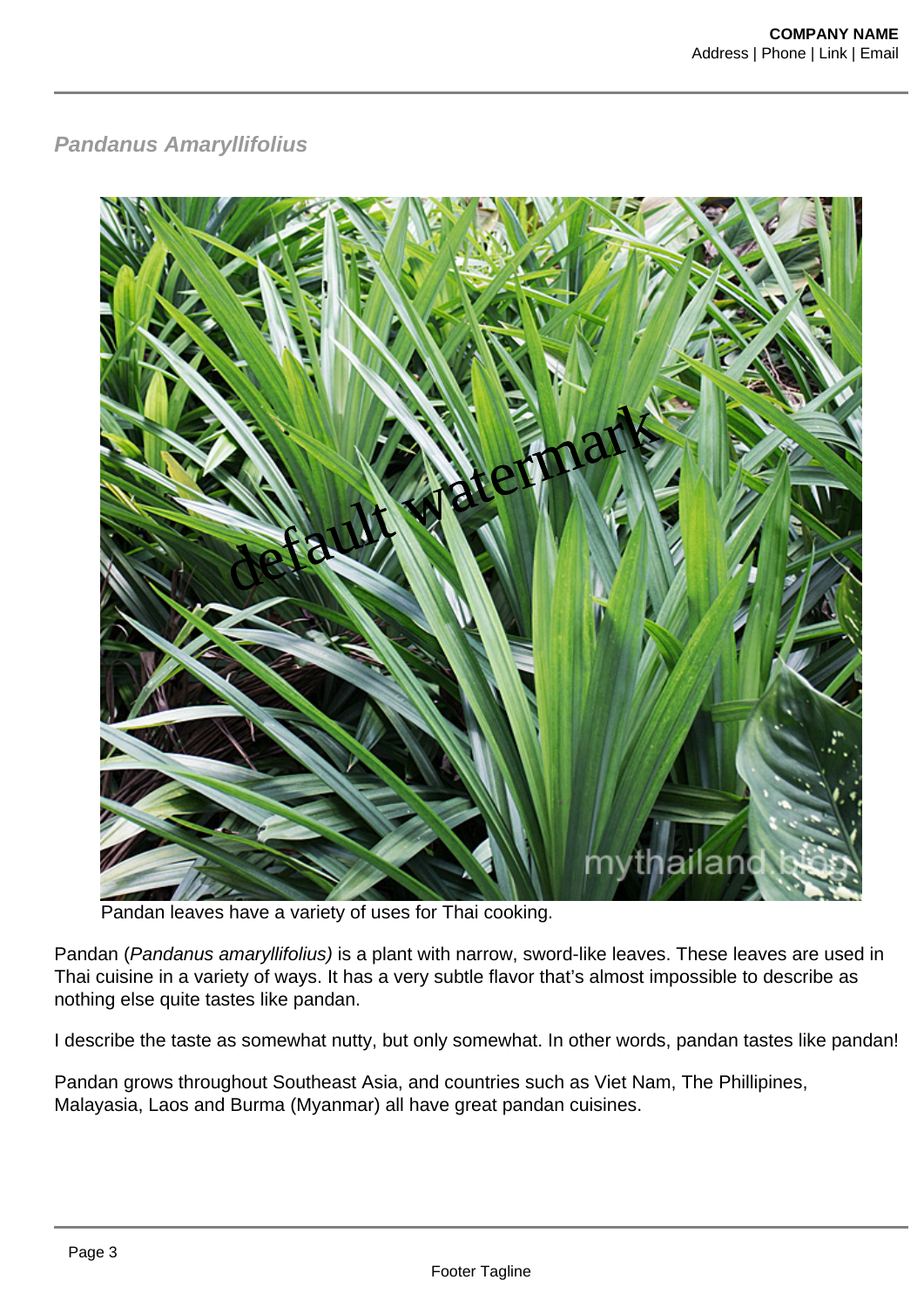## **Cookin' With Pandan**



Photo Above: Pandan Stuffed Salt Fish in Kalasin, Thailand.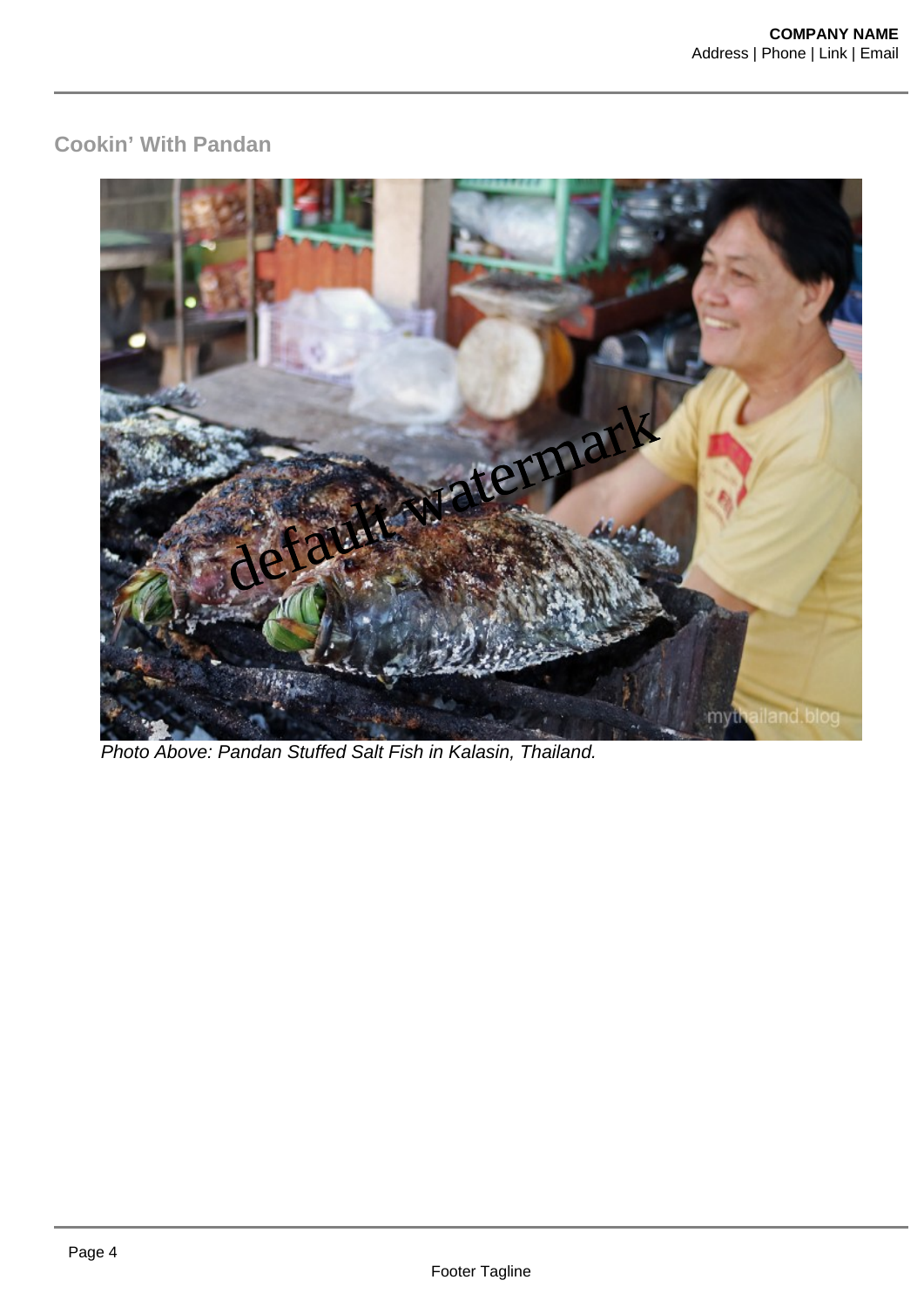default watermark

Thai pandan salim dessert. These gooey noodles are flavored with pandan and served with ice and coconut milk. Photo attribution:<http://www.runawayrice.com>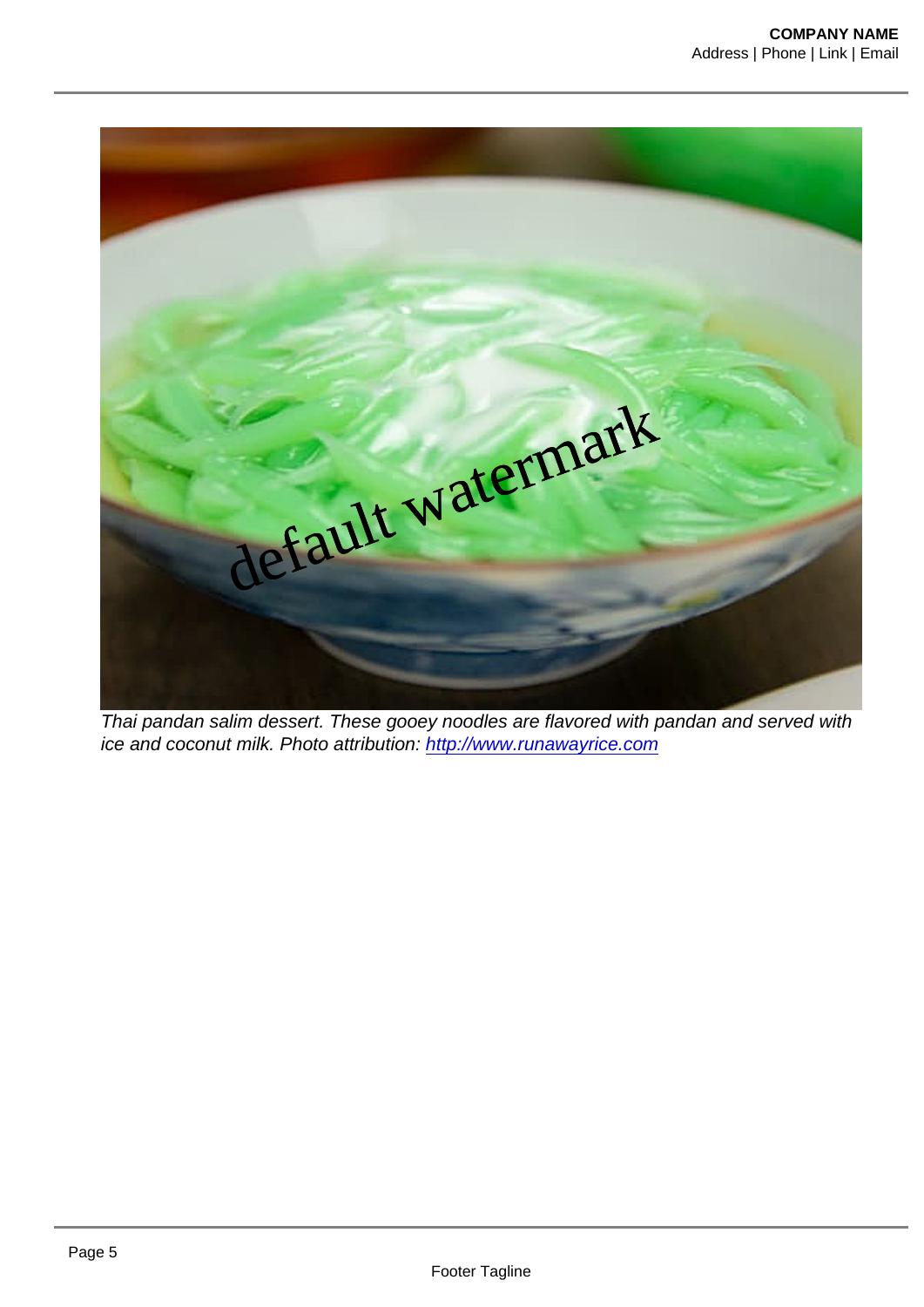

Chicken wrapped in pandan leaves. This is probably the most common menu item for dinner that uses pandan.

The pandan leaf can be used to wrap food and the flavor is then infused. Or pandan leaves can be ground into a fine powder and added to a recipe. There are pandan cakes, custards, cookies, chicken, smoothies…the list is endless.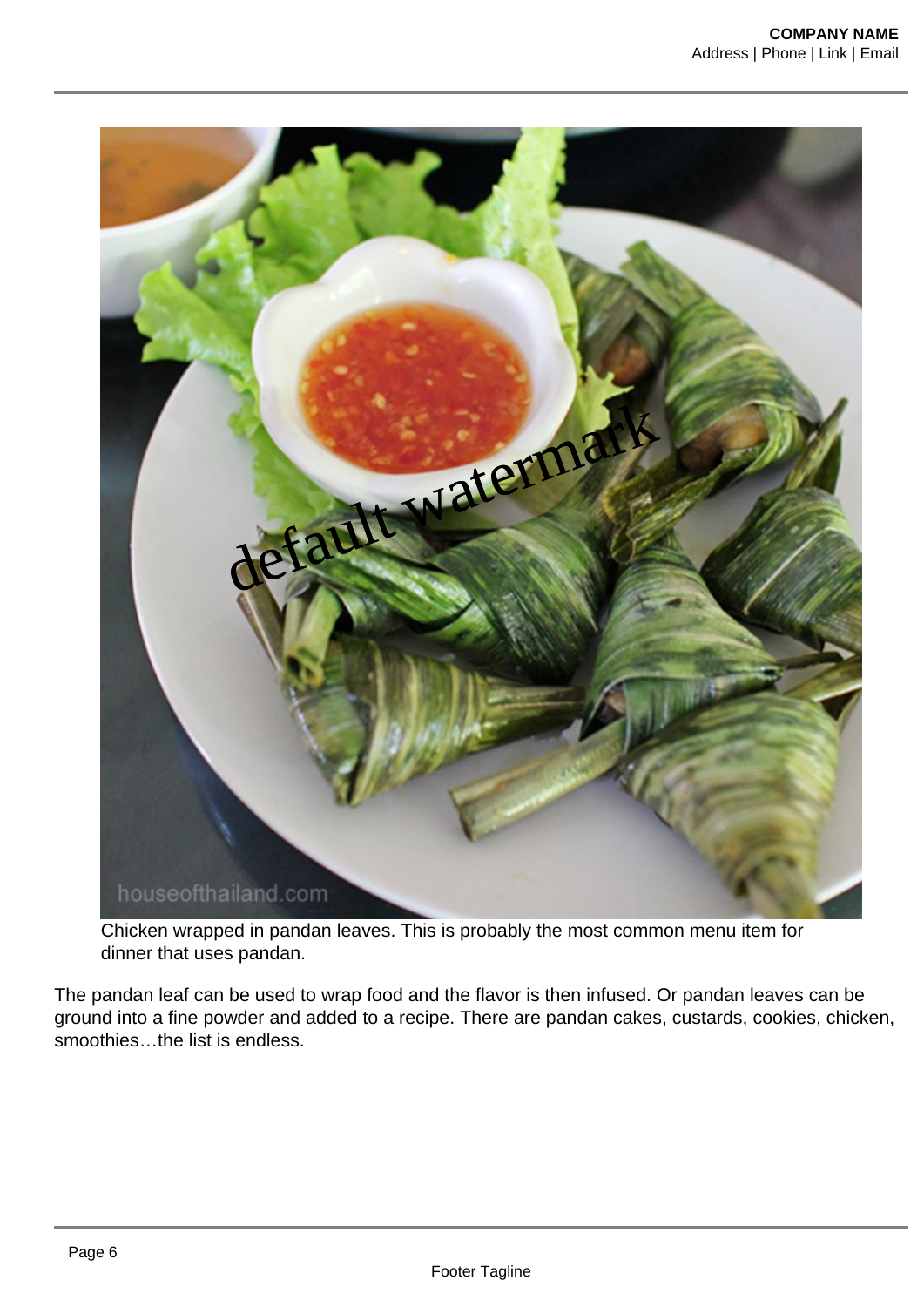It's common to put a couple pandan leaves in a jar of water for a day and drink pandan infused watergreat for the digestion. Taxi drivers often use pandan leaves in the back of their taxis as an air freshener. In Thai homes, you may find a vase of pandan leaves on the kitchen table to clear the air. Pandan powder is sometimes sprinkled on top a fruit smoothie or a cup of cappuccino.

In the video above, you can watch a Thai chef cook with pandan leaves.

I was walking through a tropical garden the other day in Malaysia when I abruptly stopped and turned to my wife to exclaim that I smelled pandan. Sure enough, as my wife pointed out about 5 yards away, was a clump of this wonderful plant.

The aroma is very subtle, but once it's in your head, you'll never forget it.



Pandan cuisine takes a very good chef to master this very subtle flavor.

So if you see a pandan dish on the menu, order it. If you see baked goods with pandan, buy it. If you see a smoothie offered with pandan sprinkled on top, get it. At first, you may not even taste this very subtle flavor. But over time you'll be like me and notice it almost immediately.

When I'm in the United States, nothing makes me think of Thailand more than the scent of pandan leaves. Bon appetite.

## **Category**

1. Thai Food is Thai Culture

## **Tags**

- 1. Thailand
- 2. Thai Culture
- 3. thai food